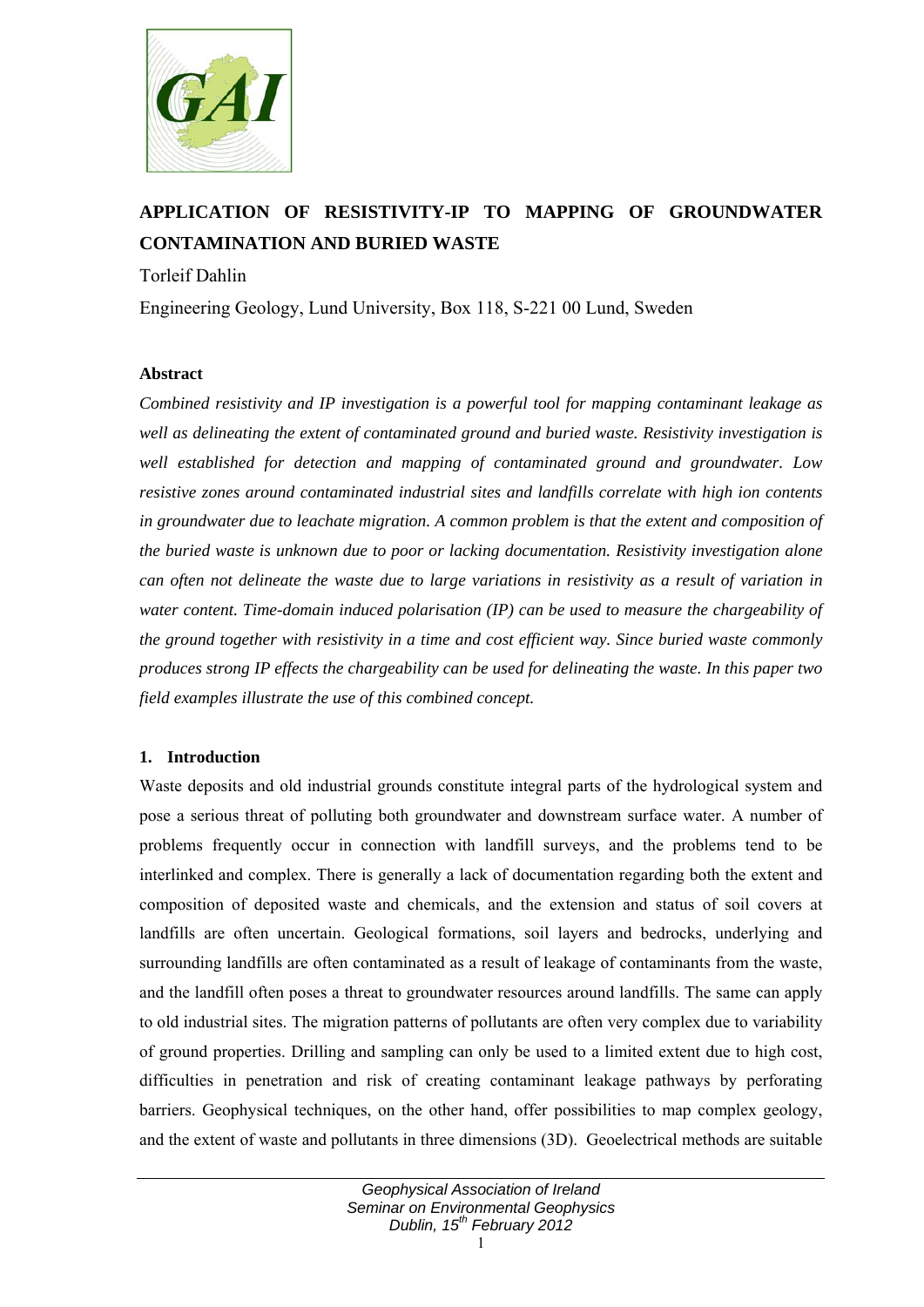

because electrical properties are strongly related to water content, salinity and porosity. Induced polarisation in particular has been used successfully for distinguishing buried waste from its surroundings. The combination of resistivity and time-domain induced polarisation (IP) has been shown to be a powerful tool to get an overview of landfills and pollution migration associated with them (Angoran et al. 1974; Iliceto and Morelli 1999; Carlson et al. 2001; Leroux et al. 2007; Dahlin et al. 2010). This paper describes and compares the results of resistivity and IP measurements at two sites in Sweden.

## **2. Method**

Data acquisition was made with an ABEM Terrameter LS with 12 measuring channels. The IP data was recorded in time-domain by integrating 12 or 9 time-windows of around 4 or 1 s in total for the respective site, starting 10 ms after current turn-off. The inversion software used can, however, only handle one time-window so data was merged into one time window before inversion. At St Hans Backar 160 m long layouts with an electrode spacing of 2 m were used for measuring 3 lines with multiple gradient array, which were extended to a total length of 200 m each by roll-along. Each line took around half a day to complete for a group of un-experienced students. Data were inverted with Res2dinv using L1-norm (robust) inversion. One of the lines is presented here. At Filborna 300 m long layouts with 5 m electrode take-out spacing were used. A total of 11 lines 300 m long and spaced 10 m were measured in one field week, resulting in 17680 resistivity-IP data points on a total of 3300 m of profile. An expanded multiple gradient array, where potential measurements were taken outside the current electrodes in addition to between them, in order to improve resolution towards the end of the layouts. Data were inverted with Res3dinv using L1 norm (robust) inversion. The IP results are presented as normalised chargeability (Slater and Lesmes 2002).

## **3. Example: St Hans Backar**

St Hans Backar in Lund is a former landfill that was converted to a park in the early 1970-ties. Landfilling was started in 1947 and lasted until 1967, and various types of household and industrial waste were deposited without documentation. After closure the landfill was covered by soil and the area was landscaped into a hilly park using additional soil masses. The dominating soil type in the cover is clayey till, which is also underlies the landfill to large depths, but other soils and building demolition material are also present. It was not properly documented exactly where there is waste and where there are soil masses. A problem today is that contaminant leakage seeps out from the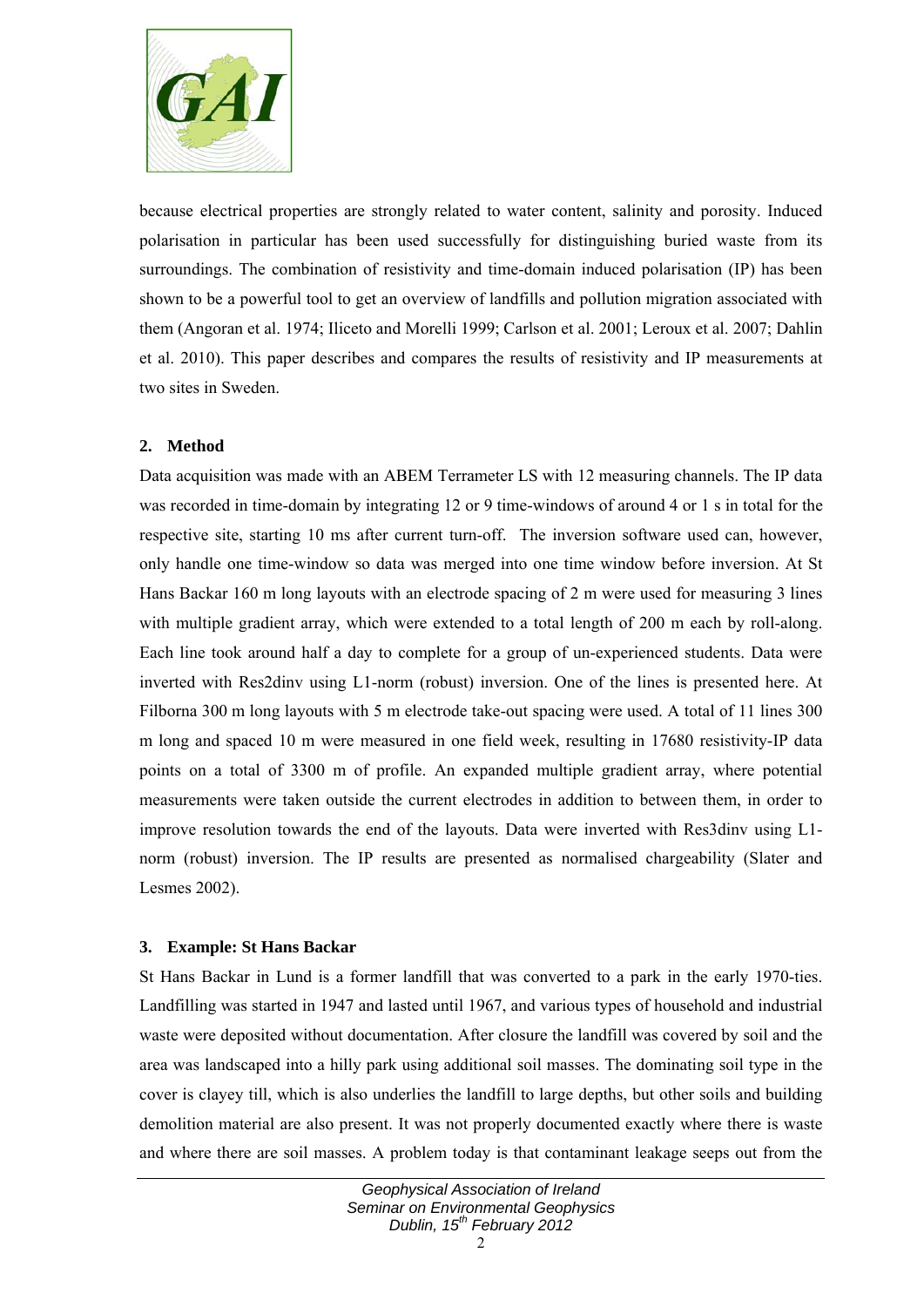

landfill and contaminates a stream with malformation of fish as a result. In order to reduce the generation of contaminant leakage, the soil cover on top of the waste will be improved where needed to minimise infiltration of precipitation water into the waste. Therefore it is important to know where the waste is situated, and if there is adequate soil cover or not. Furthermore the drainage system will be redesigned which also requires knowledge about the subsurface distribution of materials.

*a)* 

*b)* 



*Figure 1. 2D inverted models from St Hans Backar; a) resistivity, b) normalised IP. P1 and P2 marks positions of test pits.* 

The line presented here was placed so that it was expected to start on the former landfill, extend across its border and end outside of it. The resistivity model (Figure 1a) shows a relatively complex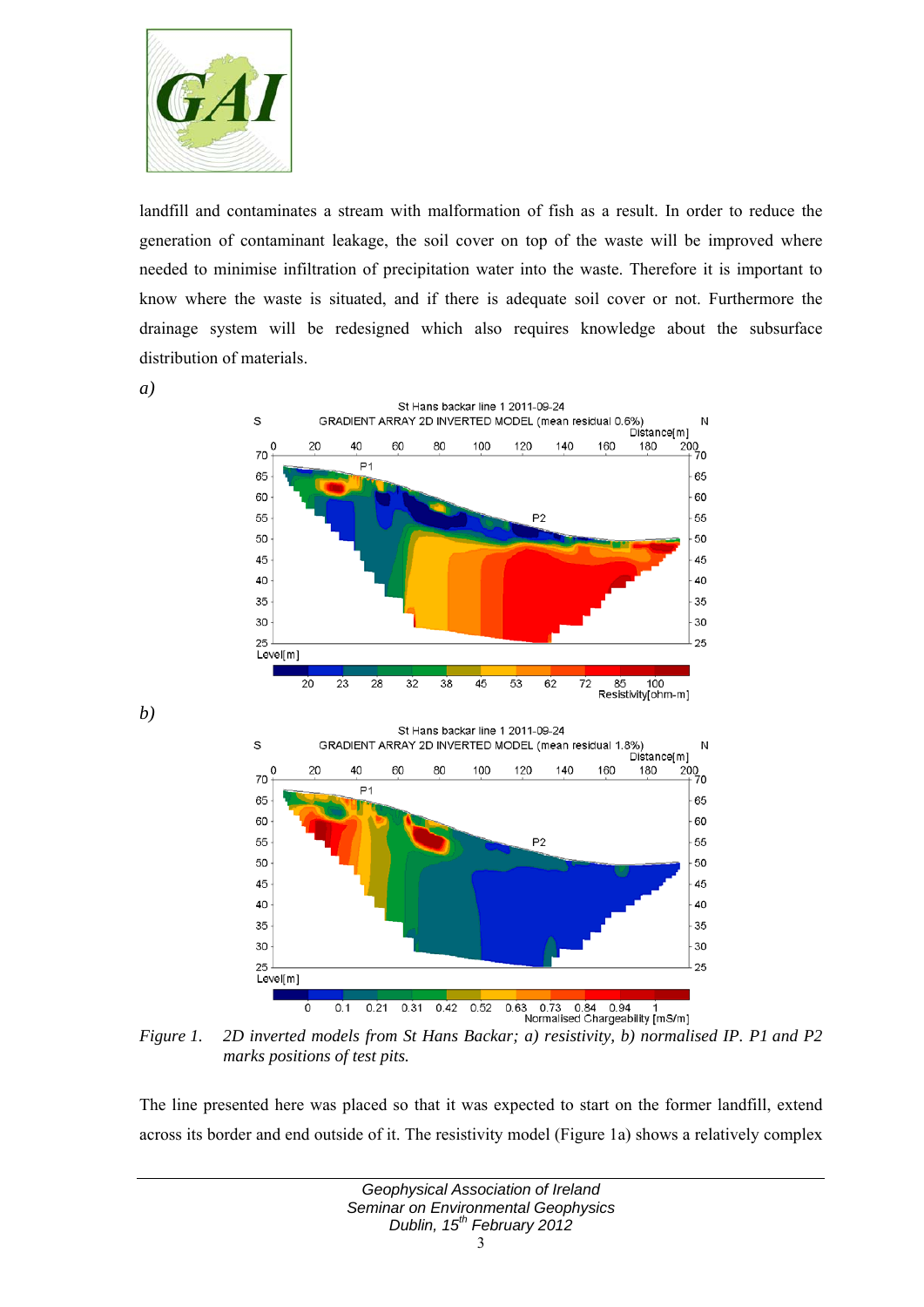

structure, with a transition from low (<30  $\Omega$ m) to intermediate (>70  $\Omega$ m) resistivity going from left to right. A low resistivity (<23  $\Omega$ m) upper layer is distinct in the central part of the section, which coincides with seasonal outflow of contaminant leachate water around the area where test pit P2 is located. The left part of the section, where waste is expected to be present, exhibits strong variation in resistivity. The right half of the section, where natural soil is expected to be found, is characterised by resistivity in the range 60-80  $\Omega$ m which is typical of the till in the area around Lund (e.g. Dahlin 1996). The normalised IP section (Figure 1b) shows high chargeability in the left part of the section and little or no chargeability in the right part. This fits very well with the expected distribution of materials. The high chargeability material extends more or less to the ground surface in several places in the length interval 0-85 m, suggesting that there is hardly any cover on top of the waste. This was confirmed by test pit P1 where mixed waste was encountered at a depth of few dm. In test pit P2 clayey soil but no waste was found.

#### **4. Example: Waste Characterisation at Filborna, Sweden**

A 3D resistivity and time-domain induced polarisation (IP) survey was carried out over part of a Municipal Solid Waste (MSW) landfill, the Filborna landfill site, Helsingborg, Sweden. The objective was to assess the possibilities to map variations in material distribution in the landfill. Figure 2a shows the inverted resistivity model. At the bottom the model shows relatively high resistivity which corresponds to sedimentary rock, predominantly sandstone. At length coordinate 200 m a distinct low resistivity zone is visible, which corresponds to the position of a former stream below the landfill, indicating contaminant leachate migrating into the former stream. The lower part of the waste overlying the bedrock has resistivity of less than  $10 \Omega m$ , over which the resistivity increases, which corresponds well to the groundwater level as documented in boreholes elsewhere in the landfill. Some stratification in the resistivity is visible in the upper part, corresponding most likely to variation in water content in the waste material and a transition to a top cover of soil material. A zone with low resistivity at the surface is evident in the right part of the model, where the cover layer is missing. The inverted IP model is shown as normalised chargeability in Figure 2b. The volumes with high normalised chargeability are interpreted to consist of mixed waste or leakage contamination, whereas low chargeability volumes are interpreted as soil cover on top of the waste, soil barriers between waste cells and sedimentary rock below the waste respectively. The waste that is not covered by soil is clearly visible as high chargeability at the surface. High chargeability in the bottom part of the model may possibly be caused by chemical precipitation in connection with contaminant migration along the former stream channel.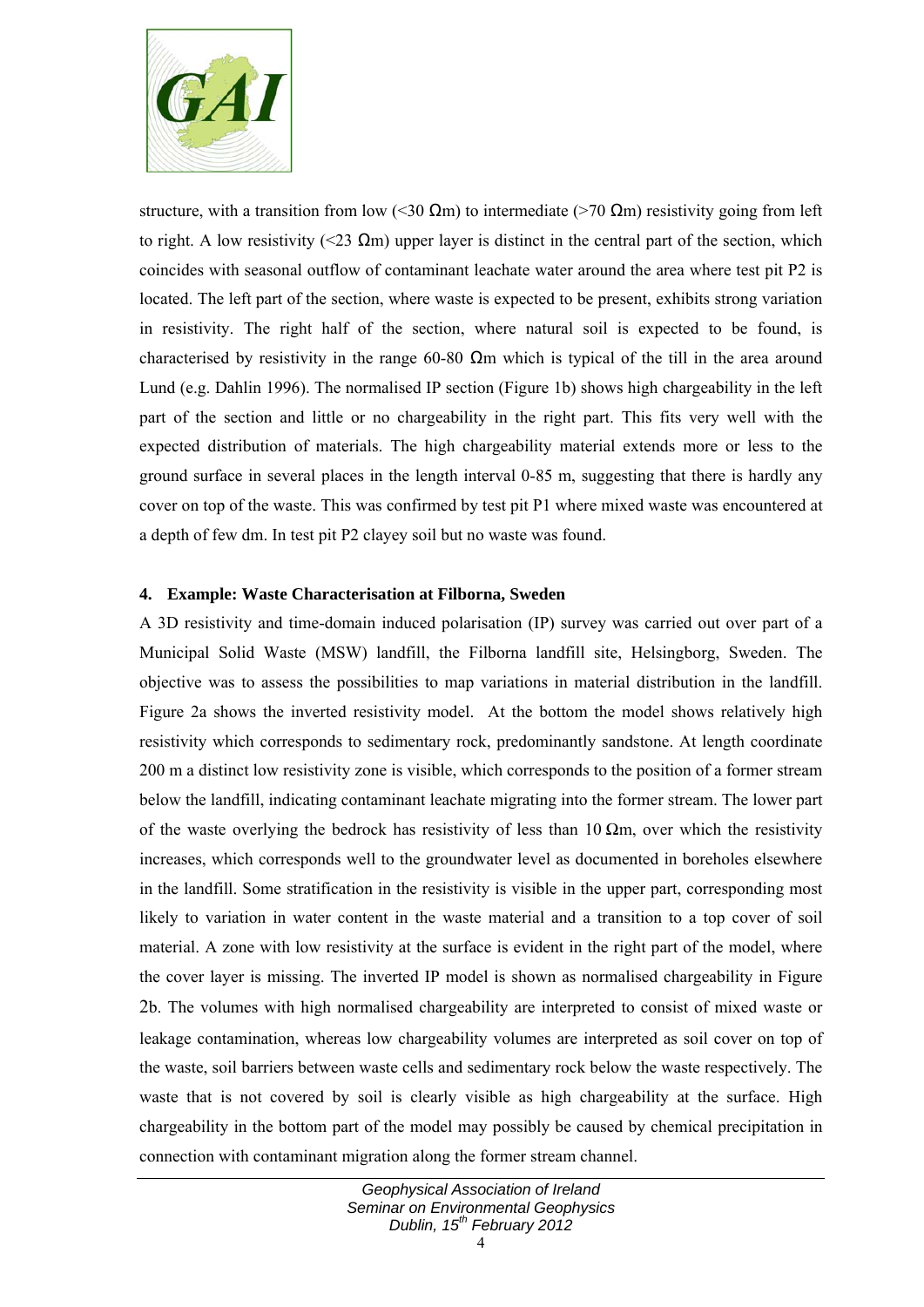



*Figure 2. 3D model from part of Filborna waste deposit; a) resistivity, b) normalised IP.* 

## **5. Discussion and Conclusions**

The results show that resistivity is useful for characterising the distribution of different geological materials, and as indication of presence of water. In the St Hans Backar example the lowest resistivity correlates with a zone of seasonal leachate water outflow, and at Filborna the drop in resistivity coincides with groundwater levels in the landfill. The results, however, clearly illustrate that with the resistivity models alone it is difficult or impossible to outline where the waste is buried, and to discriminate between different types of material within the waste body. The addition of the IP results enhances the possibilities to discriminate between waste and geological materials, especially when presented as normalised chargeability. The examples clearly show that combined resistivity and IP investigation is a powerful tool for mapping buried waste and groundwater